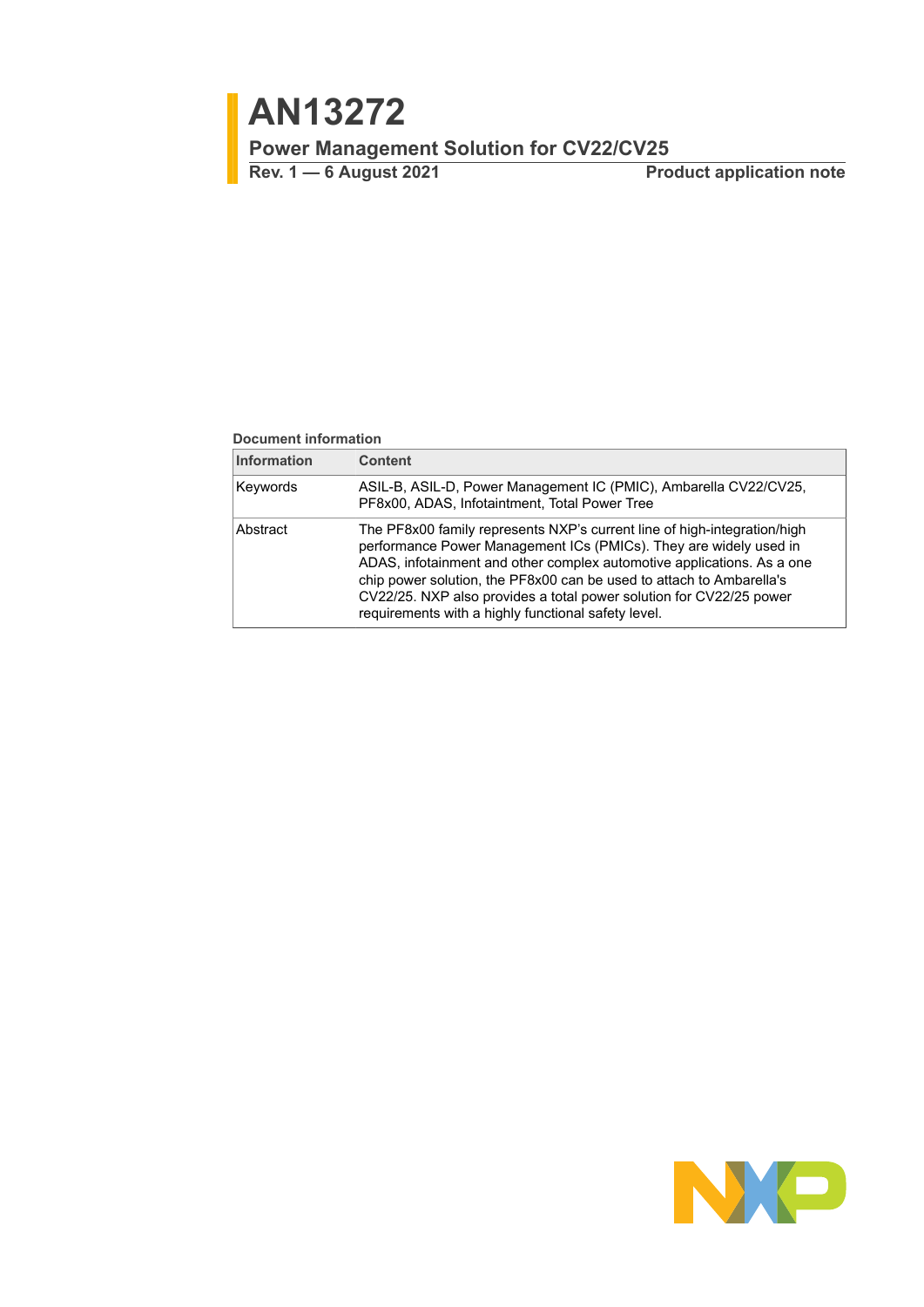# **Revision History**

<span id="page-1-0"></span>

| Table 1. Revision history |  |
|---------------------------|--|
|                           |  |

| <b>Revision</b> | <b>Date</b> | <b>Description</b> |
|-----------------|-------------|--------------------|
| AN13272 v.1     | 20210806    | Initial Release    |
| Modifications   | 'NA         |                    |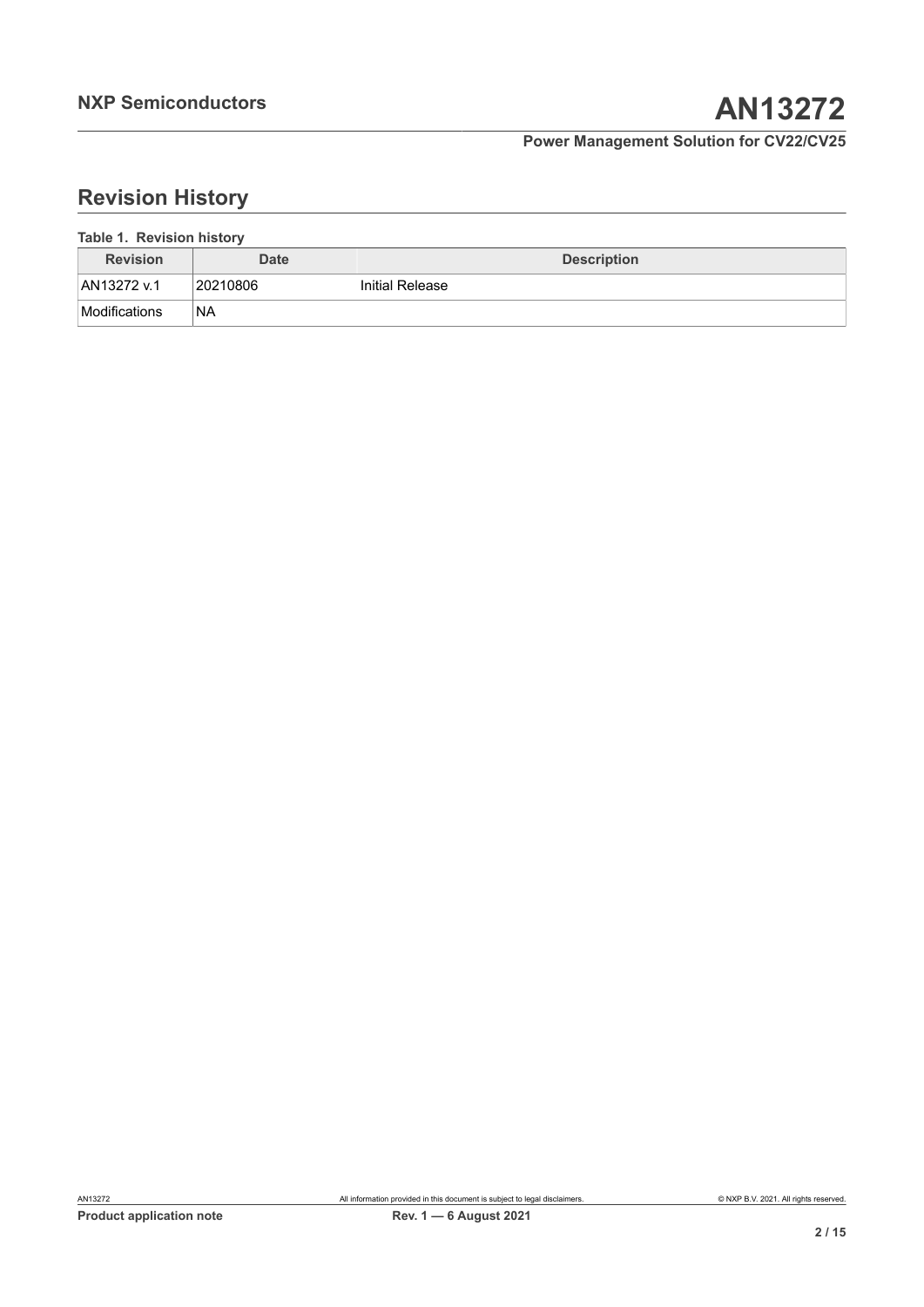## <span id="page-2-1"></span>**1 Introduction**

The PF8x00 family represents NXP's current line of high-integration/high-performance Power Management ICs (PMICs). PF8x00 devices are widely used in ADAS, Infotainment and other complex Automotive applications. As a single-chip power solution, PF8x00 devices meet all Ambarella CV22/CV25 power rail and functional safety requirements. The PF8x00 PMIC has been chosen to supply CV22/CV25 on the Ambarella Reference Design.

This application note describes how PF8x devices can be used to supply an Ambarella CV22/CV25 SoC. Besides the single-chip power solution, the application note introduces the Total Power Tree solution for CV22/CV25 systems, which includes the MCU and peripherals. The Total Power Tree solution achieves all the power requirements of CV22/ CV25 system, including the functional safety and Low-Power Wake Up function.

The document also describes functional safety and power designs that help achieve ASIL-D(B) system levels using NXP's 3rd Generation Functional Safety PMICs.

The goal of this application note is to help customers quickly and efficiently design power networks for CV22/CV25 systems, especially for DMS, AEB, FCW and other Computer Vision Systems in Automotive applications.

## <span id="page-2-2"></span>**2 Ambarella CV22/25 SoC and NXP PMIC Overview**

Ambarella's AEC-Q100 qualified CV22/CV25 SoC combines image processing, 8MP30 video encoding, and CV flow computer vision processing in a single, low-power design that targets ADAS, electronic mirror, surround view, and drive recorder solutions.

<span id="page-2-0"></span>

[Figure 1](#page-2-0) shows the system structure of the CV22/CV25 AQ SoC:

**Figure 1. CV22/CV25 AQ System Block Diagram**

The PF8x00 family offers highly integrated PMICs designed for high-performance processor-based systems. Each device includes seven high-efficiency bucks and four LDOs to supply power to the processor, memory, and miscellaneous peripherals. Each buck regulator has a 2.5 A stable current capability and the BUCKs can work in multiphase mode to supply up to 10 A current to the system. Each LDO regulator can output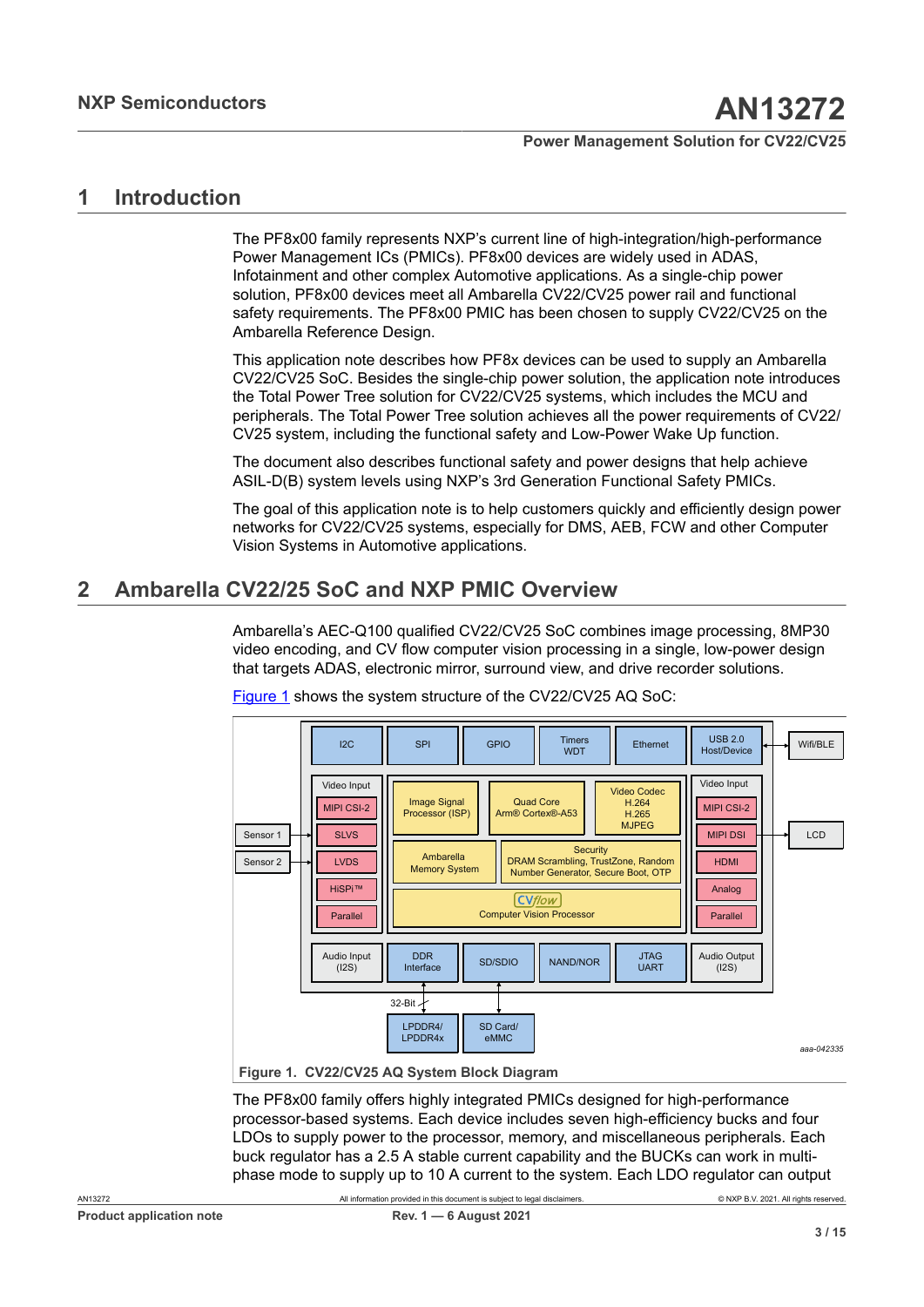400 mA current with low drop-out voltage and can be set to work as one Load switch. An always-on LDO (VSNVS) has a10 mA current capability to supply the RTC. The voltage and power-up and power-down sequence of PF8x00 power channels can be set by One-Time-Programming (OTP), thereby allowing customers to power their system without additional software development.

The PF8x00 family includes the PF8100 and the PF8200. The PF8100 can be used to supply the CV22/CV25 AQ, which has no functional safety design requirements. The PF8200 is used to supply the CV22FS in order to support ASIL-B systems. [Figure 2](#page-3-0) shows a block diagram of a PF8x00 family device.

<span id="page-3-0"></span>

**Figure 2. PF8x00 Family Device Function Block Diagram**

Because the input voltage range of the PF8x00 is 2.5 V–5.5 V, a front power converter is needed to supply the device from a 12 V or 24 V vehicle battery. To meet that requirement, NXP offers the FS56 and FS85 as high-voltage PMICs that can be connected directly to 12 V or 24 V batteries. Furthermore, FS56 and FS85 devices can also provide power to the MCU and other system peripherals. In addition, the devices can provide high functional safety features if the customer requires it.

[Figure 4](#page-4-0) show a block diagram for the FS56 and FS85 family devices.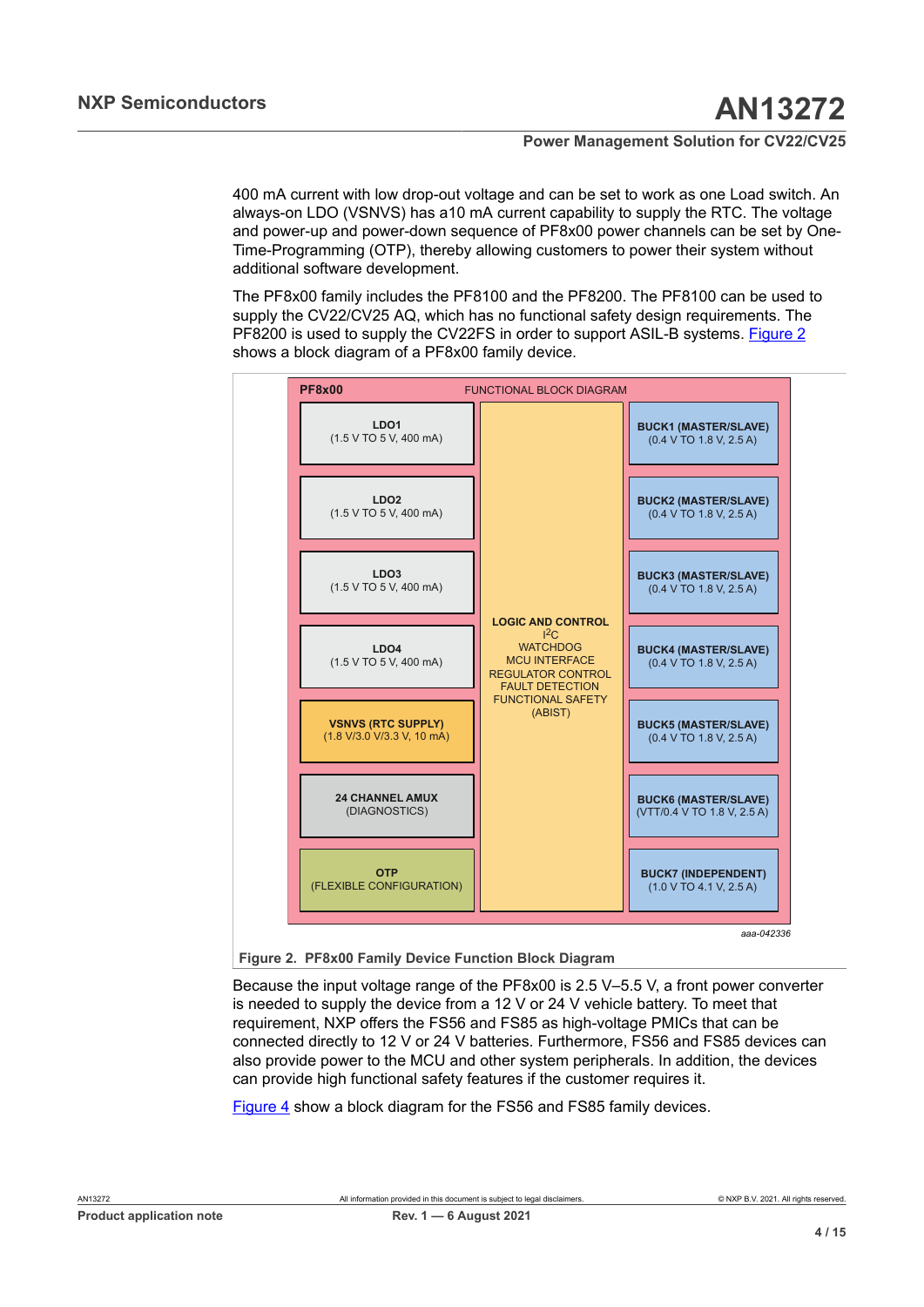<span id="page-4-2"></span><span id="page-4-0"></span>

### **Figure 4. FS8500 Family PMIC Function Block Diagram**

## <span id="page-4-3"></span>**3 Power Solution for CV22/25**

### **3.1 One chip power solution for CV22/CV25**

<span id="page-4-1"></span>PF8x00 family PMIC is capable of independently suppling all CV22/CV25 power rails, including the DDR and other memory power requirements. [Section 3.1](#page-4-1) shows a onechip power solution with a PF8100 supplying a CV22/CV25 SoC. In this solution, the PF8100 input (SYS 5V ) is 5 V. All power rails and some I/O function are described in the diagram.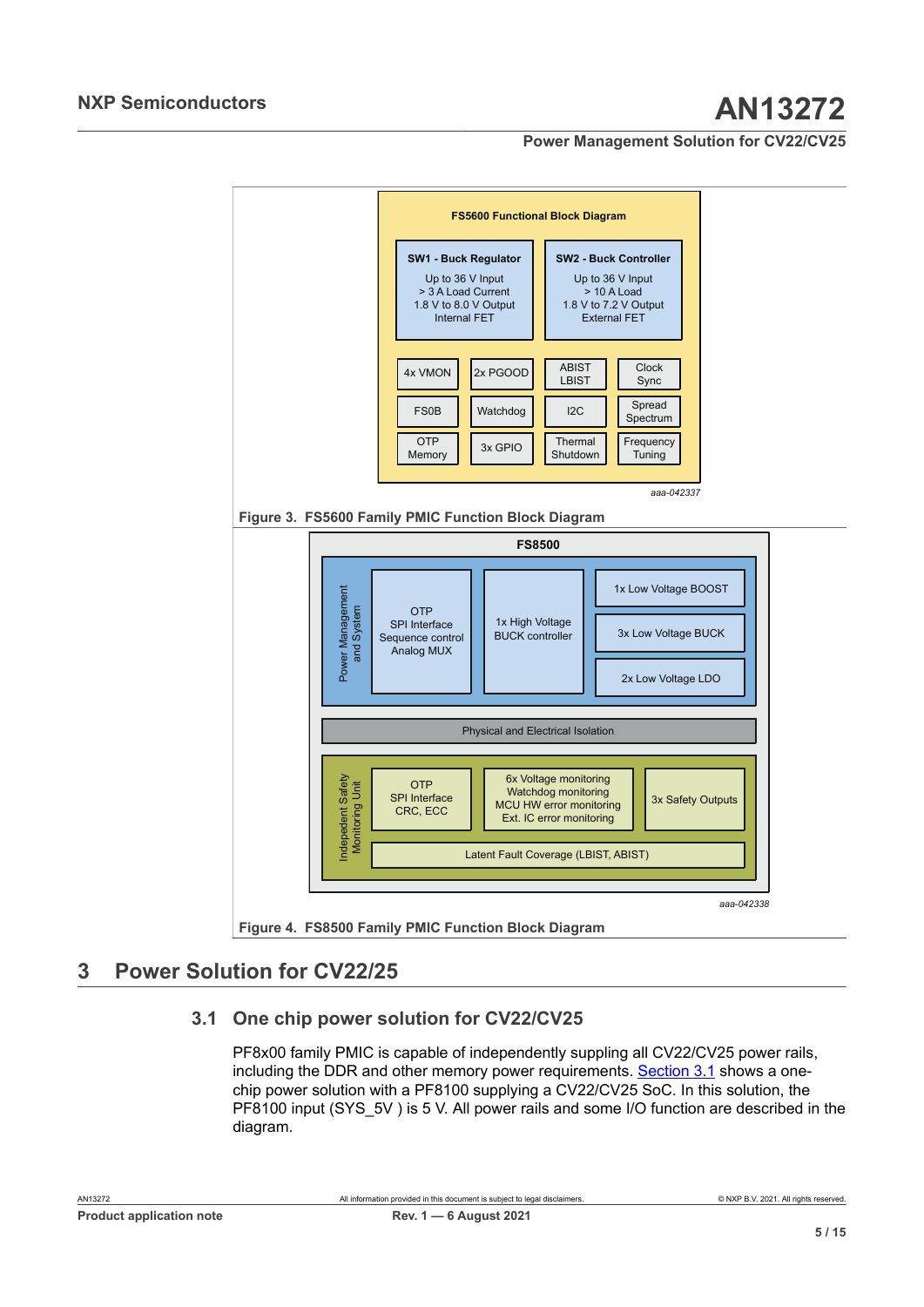<span id="page-5-0"></span>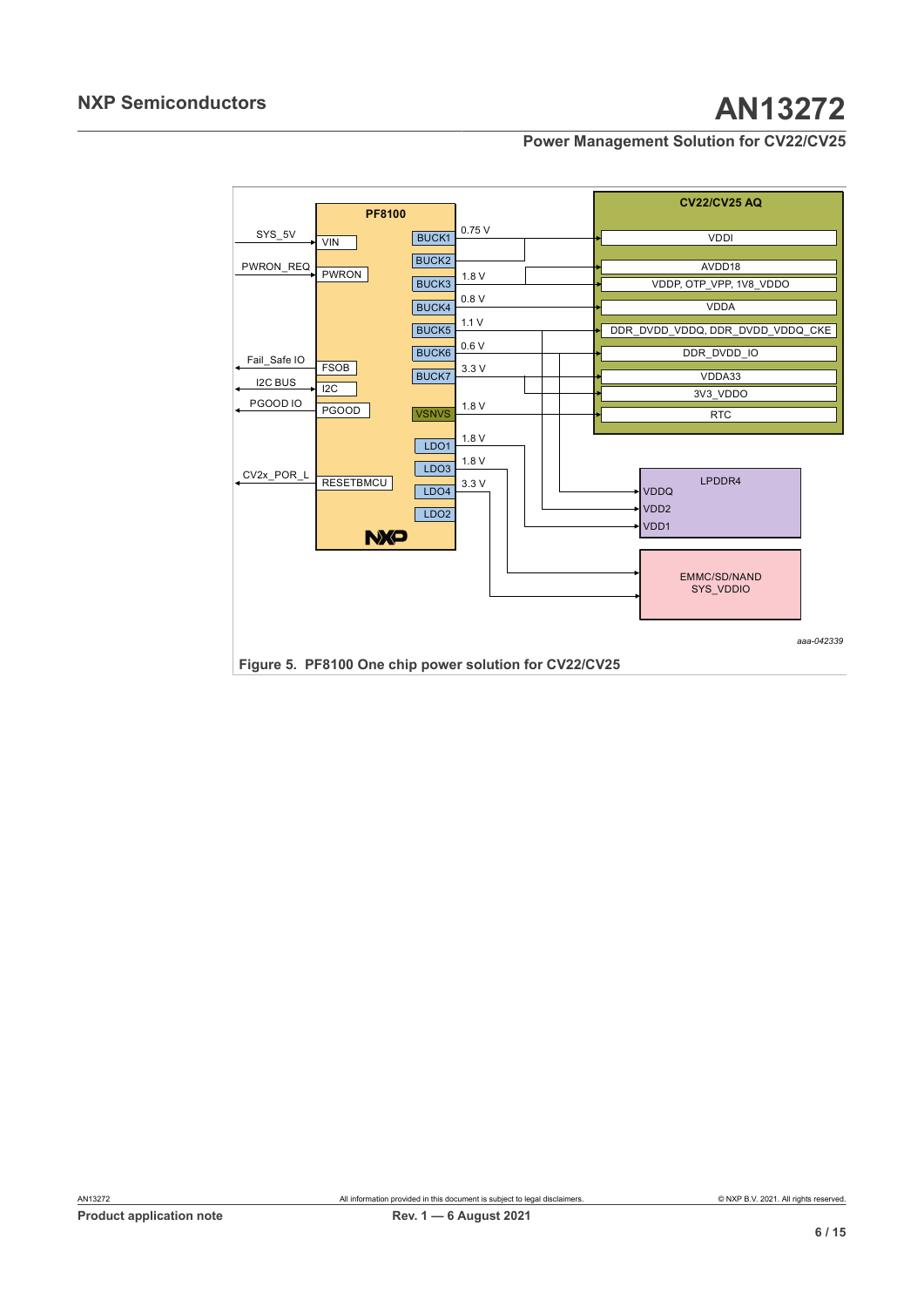| CV22/CV25 Power rails     | Voltage(V) | <b>Max</b><br>Load(mA) | PF8100 output     | <b>Current</b><br>Capability(A) | <b>Power Up Delay</b>       |  |
|---------------------------|------------|------------------------|-------------------|---------------------------------|-----------------------------|--|
| <b>VDDI</b>               | 0.75       | 4400                   | BUCK1             | 5                               |                             |  |
|                           |            |                        | BUCK <sub>2</sub> |                                 | $\mathbf 0$                 |  |
| VDDP, OTP<br>VPP,1V8 VDDO | 1.8        | 100                    | BUCK3             | 2.5                             | 30 ms                       |  |
| VDDA18                    |            |                        |                   |                                 |                             |  |
| <b>VDDA</b>               | 0.8        | 120                    | BUCK4             | 2.5                             | $\mathbf 0$                 |  |
| DDR DVDD VDDQ             | 1.1        | 800                    | BUCK <sub>5</sub> | 2.5                             | 30 ms                       |  |
| DDR DVDD IO               | 0.6        | 1000                   | BUCK <sub>6</sub> | 2.5                             | 30 ms                       |  |
| AVDD33                    | 3.3        | 100                    | BUCK7             | 2.5                             | 60 ms                       |  |
| 3V3_VDDO                  |            |                        |                   |                                 |                             |  |
| VDD1 of LPDDR4            | 1.8        | $\blacksquare$         | LDO <sub>1</sub>  | 0.4                             | 30 ms                       |  |
| EMMC/SD                   | 1.8        |                        | LDO <sub>3</sub>  | 0.4                             | 60 ms                       |  |
| SYS_VDDIO                 | 3.3        | 10                     | LDO4              | 0.4                             | 60 ms                       |  |
| <b>RTC</b>                | 1.8        | 0.003                  | <b>VSNVS</b>      | 0.01                            | Always on when<br>VIN>UVDET |  |

<span id="page-6-0"></span>[Table](#page-6-0) 2 shows the design parameters of a PF8100 attached to a CV22/CV25.

**Table 2. PF8100–CV22/CV25 design parameters**

- **•** For the CV22/CV25 power solution, the PF8100 output voltage and the power-up and power-down sequence for the CV22/CV25 are defined in OTP. If VIN of the PF8100 is higher than UVDET, the power rails start up following the defined power-up sequence, as long as PWRON is pulled up. After all the power rails have started up, PGOOD and RESETBMCU on the PF8100 are released and the CV22/CV25 SoC system boots up. During system operation, the PF8100 can still be controlled through  $I^2C$ , depending on system requirements.
- **•** The CV22/CV25 ripple requirements are as follows: VDDI requires a maxim 4% ripple, and the other channels require a maxim 3% ripple. Based on the recommended hardware design, all PF8100 BUCKs can provide power output within 1% of the peakto-peak ripple value in PWM mode.
- **•** NXP provides several dedicated OTP versions of the PF8100 that meets the CV22/ CV25 power-up and power-down sequence requirements by default. The PF8100 power-up and power-down sequence is shown in [Figure 6.](#page-7-0)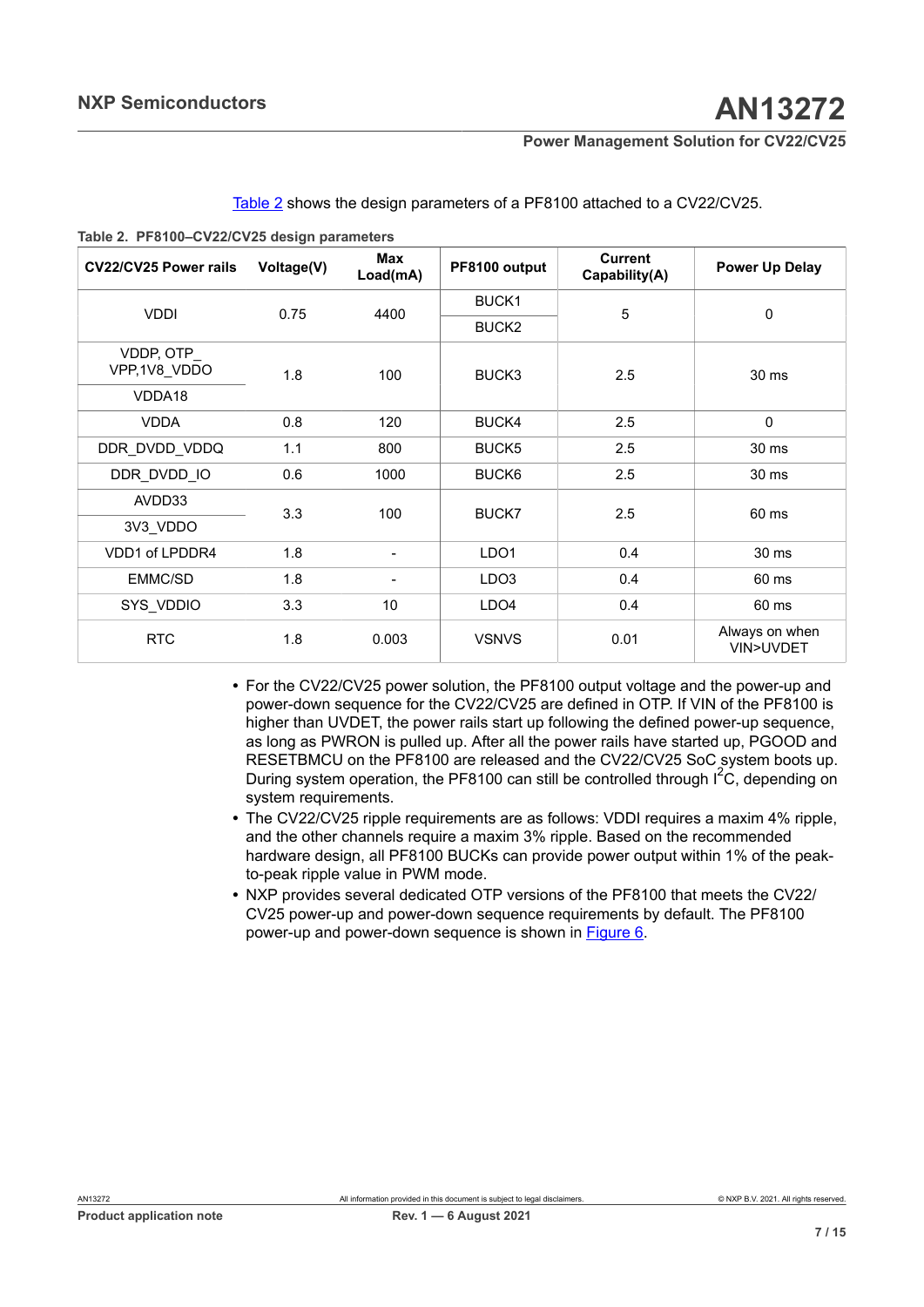## **NXP Semiconductors AN13272**

### **Power Management Solution for CV22/CV25**

<span id="page-7-0"></span>

Figure 6. Power up and Power down sequence of PF8100 for CV22/CV25

**•** PF8100 has good thermal performance with an ambient operation temperature from −40 °C to 105°C. Assuming no additional readiating designs are involved, the PF8100 has no thermal issues when powering the CV22/CV25 SoC.

### **3.2 Board power solution for CV22/25 based system**

<span id="page-7-1"></span>NXP offers complete board-level power solutions for CV22/CV25 designs with a variety of system requirements. [Figure 7](#page-8-0) shows a typical solution for a 12 V battery system.

In this example, the FS56 provides power inputs to the PF8100 and other peripherals. The current capability of FS56 SW2 is greater than 10 A. SW1 provides 1.8 V–8.0 V, 3 A high efficiency power for the MCU and other peripherals. ENs on the FS56 can be connected to the ignition signal or the CAN Phy wake-up signal, based on the customer's real use cases.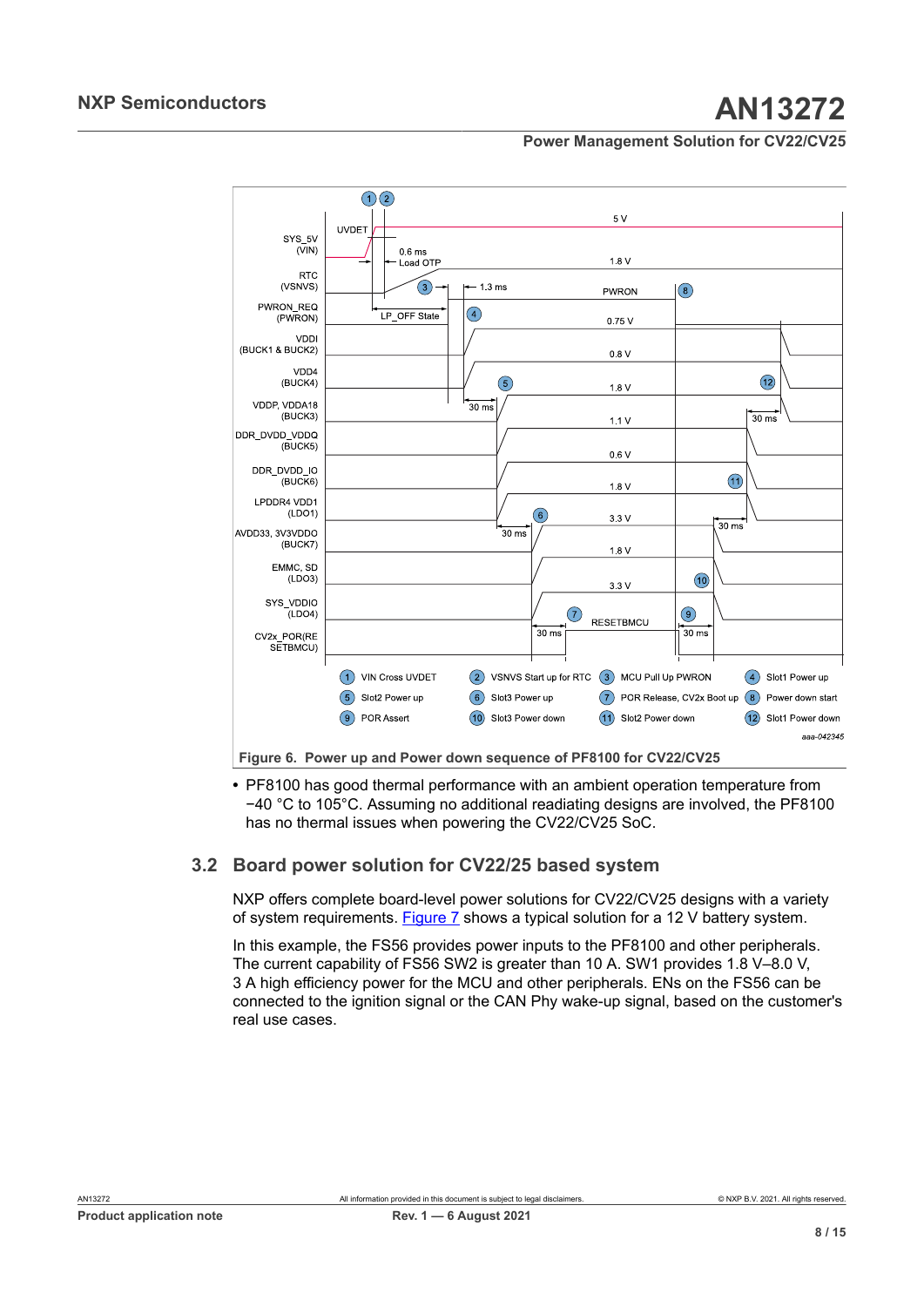<span id="page-8-0"></span>

**Figure 7. FS56+PF8100 Board solution for CV22/CV25**

For 24 V and 12 V battery compatible systems, the power solution can be designed as shown in **[Figure 8](#page-8-1)**. In addition, the FS85 is capable of supporting ASIL-D systems and is suitable for powering and securing safety MCU's which require ASIL-D(B) level compliance.

<span id="page-8-1"></span>

For customers who need power rail board solutions for other functions (for example, cameras), NXP offers the PF502x and PF52 family of devices, which work in conjunction with the PF8x00 to synchronize the power-up\down sequence and to manage faults. For more details on Multi-NXP PMIC power solutions, contact NXP local technical support.

## <span id="page-8-2"></span>**4 Functional Safety Design**

The FS56, FS85, and PF8x00 family of PMICs represent NXP's 3<sup>rd</sup> Generation Functional safety PMICs. Regardless of the process or the architectural design, the product lifecycle meets ISO26262 requirements. Customers can use NXP PMICs directly to achieve system level power functional safety and nearly all the safety mechanisms are implemented by hardware inside the device.

| AN13272 |                                 |  |
|---------|---------------------------------|--|
|         | <b>Product application note</b> |  |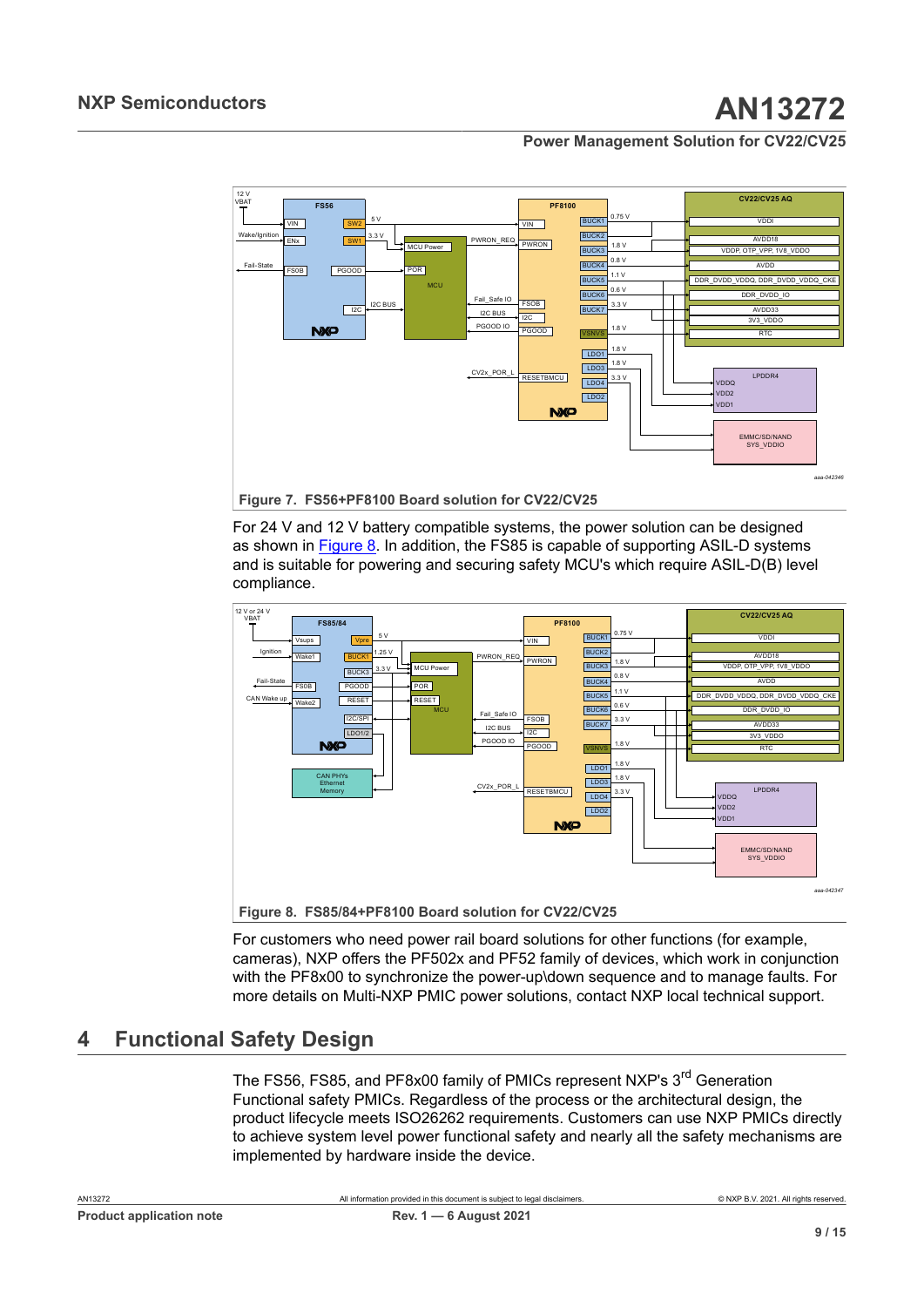To meet Vision System's functional safety requirements for commercial and passanger vehicle ADAS or DMS designs, Ambarella provides their first ASIL-B processor, the CV22FS. The CV22F offers a wide variety of built-in functional safety features designed for use in ASIL-B Vision Systems.

The PF8200 and PF8100 are pin-to-pin compatible and have the same power electrification parameters. The difference between the two is that, the PF8200 is suitable for ASIL-B systems and is designed to follow the System Element out of Context (SEooC) ISO26262 standard to help designers more easily achieve ASIL-B compliance. The FS85, on the other hand, is designed for ASIL-D target systems. It can be used to supply and monitor functional safety MCUs to help the system reach ASIL-D compliance.

The functional safety power design for CV22FS is shown in [Figure 9](#page-9-0). For additional functional safety details, contact NXP local technical support.

<span id="page-9-0"></span>

In this solution, all the power rails have their own real-time monitor. The Single Point Fault Metric (SPFM) of the Voltage Monitor can reach above 99% for an ASIL-D domain and above 97% for an ASIL-B domain. Inside the PMIC, BIST circuitry, redundancy bandgaps and oscillators are designed to make the Latent Fault Metric (LFM) of the Voltage Monitor function achieve about 90% for an ASIL-D domain and about 60% for an ASL-B domain. Probabilistic Metric For Hardware Failure(PMHF) of all the power deivces is

At the same time, NXP PMICs provide WD and hardware monitor functions for MCU and system diagnosis. These safety mechanism can be used at a system level to facilitate the safety design of the MCU and CV22/25. Several safety output IOs can be used to indicate failure and switch the system into a safe state. More details about the Functional safety design can be found in the FMEDA and Safety Manuels of NXP PMICs.

much lower than ASIL-D requirements, which helps systems reserve more buffer for the

System PMHF.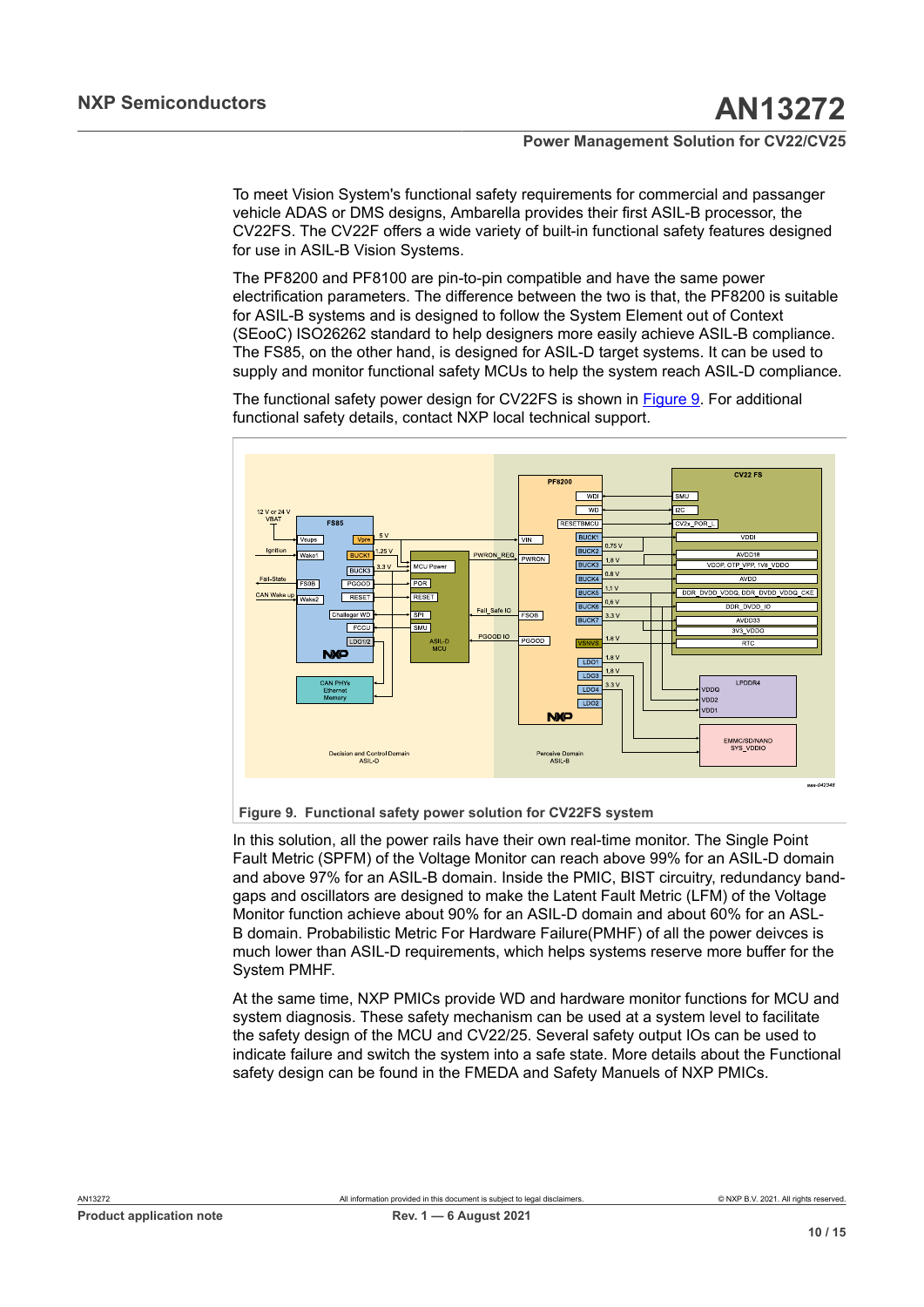## <span id="page-10-2"></span>**5 Schematic and BOM**

<span id="page-10-1"></span>The PF8100 is incorporated in the CV25 reference design board, so customers can get the reference design files from Ambarella directly. This section shows the recommended schematic for a PF82 used in a CV22/25 design. The BOM list associated with the schematic is included in [Table](#page-10-0) 3.



<span id="page-10-0"></span>

| Table 3. BOM |          |                    |                 |                      |                  |
|--------------|----------|--------------------|-----------------|----------------------|------------------|
| Item         | Quantity | Value              | Package<br>Size | Part Number          | Company          |
| 1            | 6        | 1uF                | 0402            | GCM155C71A105KE38D   | <b>MURATA</b>    |
| 2            |          | 0.22uF             | 0402            | GRT155C81E224KE01    | <b>MURATA</b>    |
| 3            | 15       | $0.1$ u $F$        | 0402            | GCM155R71C104KA55D   | <b>MURATA</b>    |
| 4            | 14       | 22uF               | 0805            | GRT21BC81A226ME13    | <b>MURATA</b>    |
| 5            |          | 2.2uF              | 0402            | GRT155C71A225KE13    | <b>MURATA</b>    |
| 6            | 11       | 4.7 <sub>u</sub> F | 0603            | GRT188C81E475KE13    | <b>MURATA</b>    |
| 7            | 7        | 1uH                | 1210            | TFM252012ALMA1R0MTAA | <b>TDK</b>       |
| 8            |          | 470K               | 0603            | CR0603-FX-4703ELF    | <b>BOURNS</b>    |
| 9            | 3        | 100K               | 0603            | ERJ-2RKF1003X        | <b>PANASONIC</b> |

AN13272 All information provided in this document is subject to legal disclaimers. © NXP B.V. 2021. All rights reserved.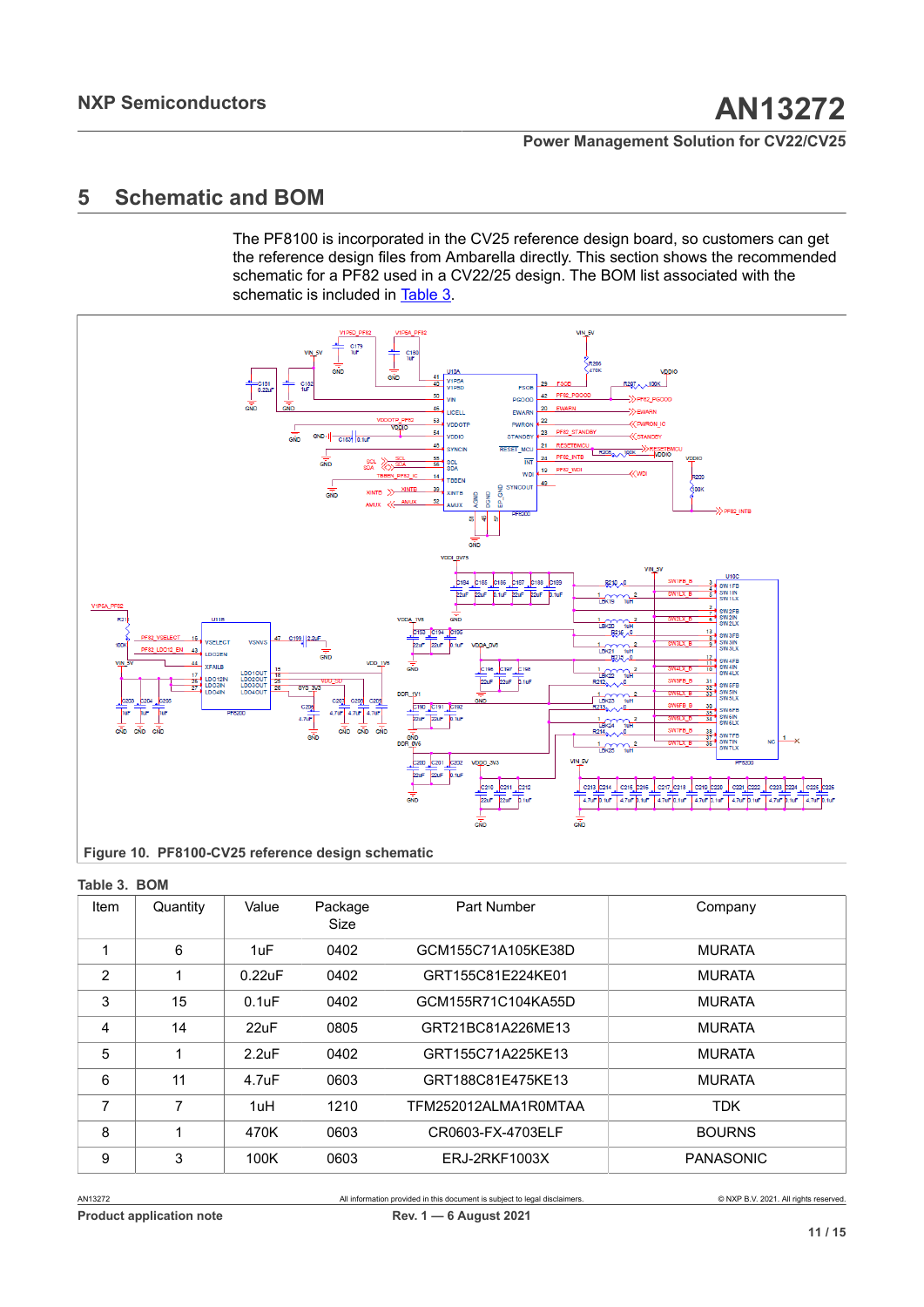#### **Table 3. BOM***...continued*

|  | 100K   | 0603    | CRCW0402100KJNED | <b>VISHAY INTERTECHNOLOGY</b> |
|--|--------|---------|------------------|-------------------------------|
|  |        | 0402    | ERJ-3GEY0R00V    | <b>PANASONIC</b>              |
|  | PF8200 | OFN 8*8 | MC33PF8200A0ES   | NXP SEMICONDUCTORS            |

## <span id="page-11-2"></span>**6 Reference Resource**

<span id="page-11-0"></span>In accordance with the NXP/Ambarella partnership, NXP offers fixed PF8100 OTP versions specfically for use with an attached CV22/25 device. PF8100 parts with the fixed OTP can be ordered directly from the NXP customer site. Customers can design their schematic using the existing OTP version. The mass production OTP version PF8100 for CV22/CV25 can be found below. For more details on the dedicated OTP version of the PF8100, contact NXP or Ambarella.

**Table 4. PF8100 OTP Version for CV22/CV25**

| Part Number    | Attach Processor | <b>DDR</b> | Comments              |
|----------------|------------------|------------|-----------------------|
| SC33PF8100JHES | CV <sub>22</sub> | I PDDR4    | $LDO2=1.5V$           |
| SC33PF8100F6ES | CV25/22(QM)      | LPDDR4     | VSNVS 3.3V/LDO2 3.3V  |
| SC33PF8100G9ES | CV25/22(QM)      | LPDDR4     | VSNVS 1.8V/LDO2 3.15V |

<span id="page-11-1"></span>PF8100/PF8200 resource can be downloaded in the links below:

#### **Table 5. PF8100/PF8200 resource links**

| Document and tool information            | Link                      |
|------------------------------------------|---------------------------|
| Datasheet for PF8100/PF8200              | <b>Datasheet</b>          |
| Hardware Design Guide                    | AN12286                   |
| PF8200 / PF8201 Functional Safety Manual | <b>UM11200</b> (Need NDA) |
| <b>OTP Burn Board User Manuel</b>        | <b>UM11162</b>            |
| <b>OTP Board introduction</b>            | Overview                  |
| FlexGUI for PF8100/8200                  | <b>Flex GUI</b>           |
| User Manuel for PF8100/PF8200 EVM        | <b>UM11160</b>            |
| PF8100/PF8200 EVM introduction           | <b>Overview</b>           |
| <b>Embedded Software Driver</b>          | <b>Overview</b>           |

FS56 information can be found at the link: [https://www.nxp.com/products/power](https://www.nxp.com/products/power-management/pmics-and-sbcs/safety-sbcs/automotive-dual-buck-regulator-and-controller-with-voltage-monitors-and-watchdog-timer:FS5600)[management/pmics-and-sbcs/safety-sbcs/automotive-dual-buck-regulator-and-controller](https://www.nxp.com/products/power-management/pmics-and-sbcs/safety-sbcs/automotive-dual-buck-regulator-and-controller-with-voltage-monitors-and-watchdog-timer:FS5600)[with-voltage-monitors-and-watchdog-timer:FS5600](https://www.nxp.com/products/power-management/pmics-and-sbcs/safety-sbcs/automotive-dual-buck-regulator-and-controller-with-voltage-monitors-and-watchdog-timer:FS5600)

FS85 information can be found at the link: [https://www.nxp.com/products/power](https://www.nxp.com/products/power-management/pmics-and-sbcs/safety-sbcs/safety-system-basis-chip-for-s32-microcontrollers-fit-for-asil-d:FS8500)[management/pmics-and-sbcs/safety-sbcs/safety-system-basis-chip-for-s32](https://www.nxp.com/products/power-management/pmics-and-sbcs/safety-sbcs/safety-system-basis-chip-for-s32-microcontrollers-fit-for-asil-d:FS8500) [microcontrollers-fit-for-asil-d:FS8500](https://www.nxp.com/products/power-management/pmics-and-sbcs/safety-sbcs/safety-system-basis-chip-for-s32-microcontrollers-fit-for-asil-d:FS8500)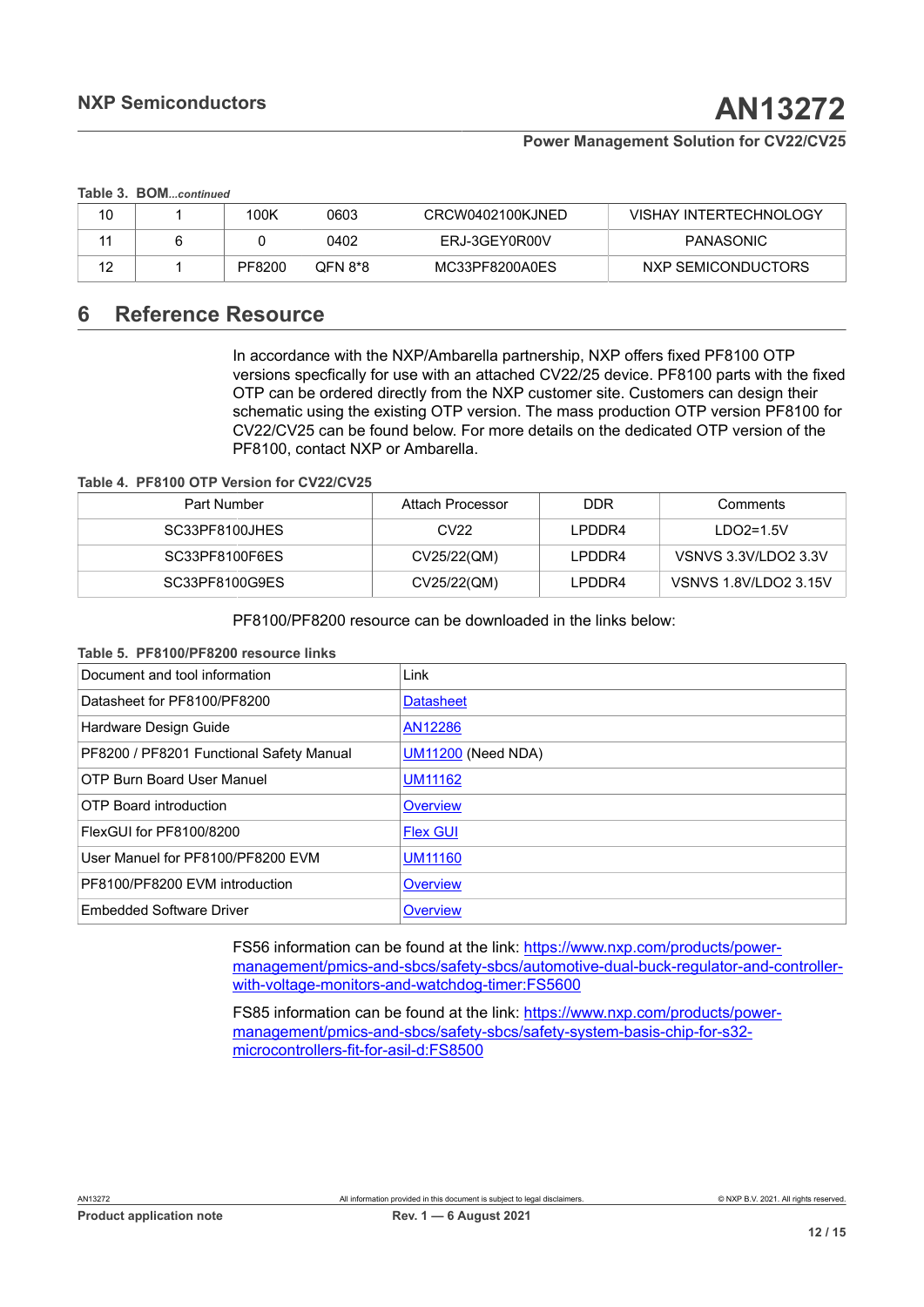## <span id="page-12-0"></span>**7 Legal information**

## **7.1 Definitions**

**Draft** — A draft status on a document indicates that the content is still under internal review and subject to formal approval, which may result in modifications or additions. NXP Semiconductors does not give any representations or warranties as to the accuracy or completeness of information included in a draft version of a document and shall have no liability for the consequences of use of such information.

## **7.2 Disclaimers**

**Limited warranty and liability** — Information in this document is believed to be accurate and reliable. However, NXP Semiconductors does not give any representations or warranties, expressed or implied, as to the accuracy or completeness of such information and shall have no liability for the consequences of use of such information. NXP Semiconductors takes no responsibility for the content in this document if provided by an information source outside of NXP Semiconductors. In no event shall NXP Semiconductors be liable for any indirect, incidental, punitive, special or consequential damages (including - without limitation - lost profits, lost savings, business interruption, costs related to the removal or replacement of any products or rework charges) whether or not such damages are based on tort (including negligence), warranty, breach of contract or any other legal theory. Notwithstanding any damages that customer might incur for any reason whatsoever, NXP Semiconductors' aggregate and cumulative liability towards customer for the products described herein shall be limited in accordance with the Terms and conditions of commercial sale of NXP **Semiconductors** 

**Right to make changes** — NXP Semiconductors reserves the right to make changes to information published in this document, including without limitation specifications and product descriptions, at any time and without notice. This document supersedes and replaces all information supplied prior to the publication hereof.

**Suitability for use** — NXP Semiconductors products are not designed, authorized or warranted to be suitable for use in life support, life-critical or safety-critical systems or equipment, nor in applications where failure or malfunction of an NXP Semiconductors product can reasonably be expected to result in personal injury, death or severe property or environmental damage. NXP Semiconductors and its suppliers accept no liability for inclusion and/or use of NXP Semiconductors products in such equipment or applications and therefore such inclusion and/or use is at the customer's own risk.

**Applications** — Applications that are described herein for any of these products are for illustrative purposes only. NXP Semiconductors makes no representation or warranty that such applications will be suitable for the specified use without further testing or modification. Customers are responsible for the design and operation of their applications and products using NXP Semiconductors products, and NXP Semiconductors accepts no liability for any assistance with applications or customer product

design. It is customer's sole responsibility to determine whether the NXP Semiconductors product is suitable and fit for the customer's applications and products planned, as well as for the planned application and use of customer's third party customer(s). Customers should provide appropriate design and operating safeguards to minimize the risks associated with their applications and products. NXP Semiconductors does not accept any liability related to any default, damage, costs or problem which is based on any weakness or default in the customer's applications or products, or the application or use by customer's third party customer(s). Customer is responsible for doing all necessary testing for the customer's applications and products using NXP Semiconductors products in order to avoid a default of the applications and the products or of the application or use by customer's third party customer(s). NXP does not accept any liability in this respect.

**Terms and conditions of commercial sale** — NXP Semiconductors products are sold subject to the general terms and conditions of commercial sale, as published at http://www.nxp.com/profile/terms, unless otherwise agreed in a valid written individual agreement. In case an individual agreement is concluded only the terms and conditions of the respective agreement shall apply. NXP Semiconductors hereby expressly objects to applying the customer's general terms and conditions with regard to the purchase of NXP Semiconductors products by customer.

**Export control** — This document as well as the item(s) described herein may be subject to export control regulations. Export might require a prior authorization from competent authorities.

**Translations** — A non-English (translated) version of a document is for reference only. The English version shall prevail in case of any discrepancy between the translated and English versions.

**Security** — Customer understands that all NXP products may be subject to unidentified or documented vulnerabilities. Customer is responsible for the design and operation of its applications and products throughout their lifecycles to reduce the effect of these vulnerabilities on customer's applications and products. Customer's responsibility also extends to other open and/or proprietary technologies supported by NXP products for use in customer's applications. NXP accepts no liability for any vulnerability. Customer should regularly check security updates from NXP and follow up appropriately. Customer shall select products with security features that best meet rules, regulations, and standards of the intended application and make the ultimate design decisions regarding its products and is solely responsible for compliance with all legal, regulatory, and security related requirements concerning its products, regardless of any information or support that may be provided by NXP. NXP has a Product Security Incident Response Team (PSIRT) (reachable at PSIRT@nxp.com) that manages the investigation, reporting, and solution release to security vulnerabilities of NXP products.

## **7.3 Trademarks**

Notice: All referenced brands, product names, service names and trademarks are the property of their respective owners.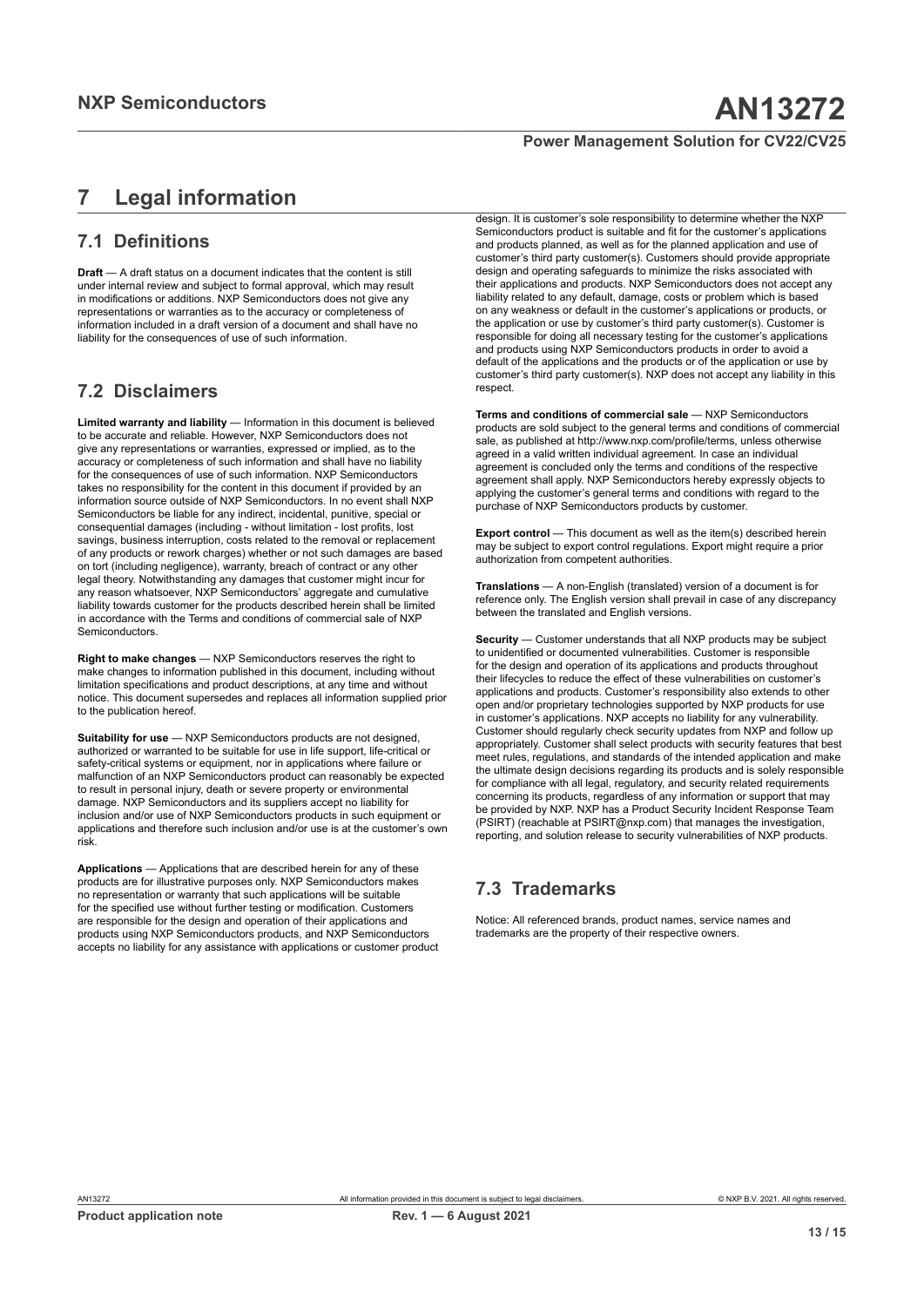[Tab.](#page-11-1) 5. [PF8100/PF8200 resource links .......................](#page-11-1) 12

## **Tables**

| Tab. 2. PF8100-CV22/CV25 design parameters  7 |  |
|-----------------------------------------------|--|
|                                               |  |

## **Figures**

| Fig. 1.<br>Fig. 2. | CV22/CV25 AQ System Block Diagram 3<br>PF8x00 Family Device Function Block |  |
|--------------------|----------------------------------------------------------------------------|--|
|                    |                                                                            |  |
| Fig. 3.            | FS5600 Family PMIC Function Block                                          |  |
|                    |                                                                            |  |
| Fig. 4.            | FS8500 Family PMIC Function Block                                          |  |
|                    |                                                                            |  |
| Fig. 5.            | PF8100 One chip power solution for CV22/                                   |  |
|                    |                                                                            |  |

| Fig. 6. | Power up and Power down sequence of     |     |
|---------|-----------------------------------------|-----|
|         |                                         |     |
| Fig. 7. | FS56+PF8100 Board solution for CV22/    |     |
|         |                                         |     |
| Fig. 8. | FS85/84+PF8100 Board solution for CV22/ |     |
|         |                                         | - q |
| Fig. 9. | Functional safety power solution for    |     |
|         |                                         |     |
|         |                                         |     |

[Tab.](#page-11-0) 4. PF8100 OTP Version for [CV22/CV25](#page-11-0) ............. 12

[Fig. 10.](#page-10-1) [PF8100-CV25 reference design schematic .....11](#page-10-1)